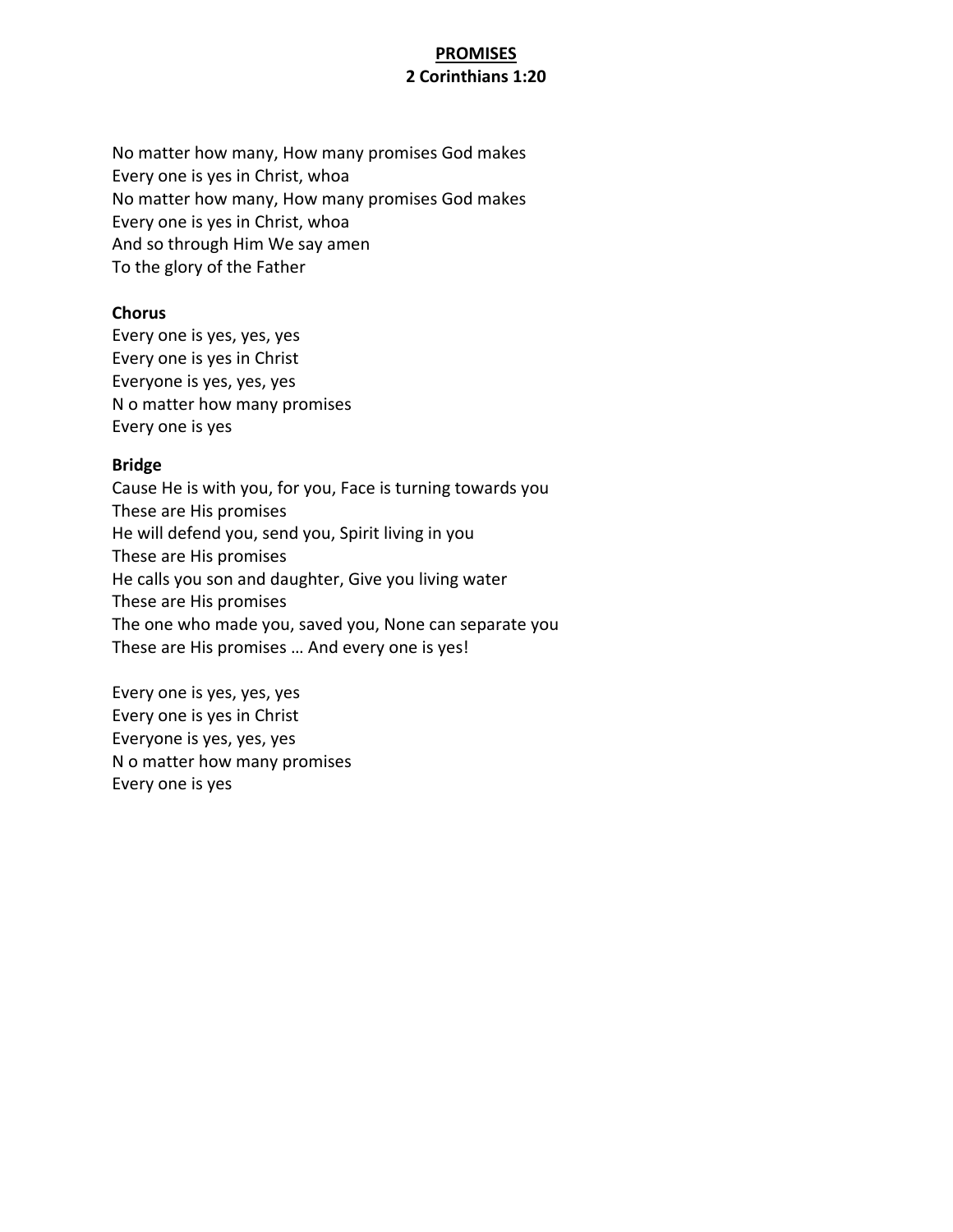# **Praise the Lord, My Soul Psalm 103:1-5; 8-12**

### **ALL**

Praise the Lord, my soul. Praise the Lord, my soul. All my inmost being, praise His holy Name.

And forget not all His benefits. And forget not all His benefits. And forget not all His benefits. And forget not - all – His - benefits.

### **SPOKEN:**

We praise Him! We praise Him! We praise Him!

### *RAPPER CREW*

Who forgives all your sins and heals all your diseases, Who redeems your life from the pit and crowns you with love and compassion, Who satisfies your desires with good things So that your youth is renewed like the eagle's.

### **ALL**

Praise the lord, my soul. Praise the lord, my soul. All my inmost being, praise His holy Name.

And forget not all His benefits. And forget not all His benefits. And forget not all His benefits. And forget not - all – His - benefits.

### *RAP SOLO*

The Lord is compassionate and gracious, slow to anger abounding in love. He will not always accuse, nor will He harbor His anger forever. He does not treat us as our sins deserve or repay us according to our 'niquities. For as high as the heavens are above the earth, so great is His love for those who fear Him.

#### *RAPPER CREW*

As far as the east is from the west, as far as the east is from the west, as far as the east is from the west,

## *RAP SOLO*

So far has He removed our sin from us.

### **ALL**

Praise the lord, my soul. Praise the lord, my soul. All my inmost being, praise His holy Name.

#### **SPOKEN:**

We praise Him! We praise Him! We praise Him! We praise Him!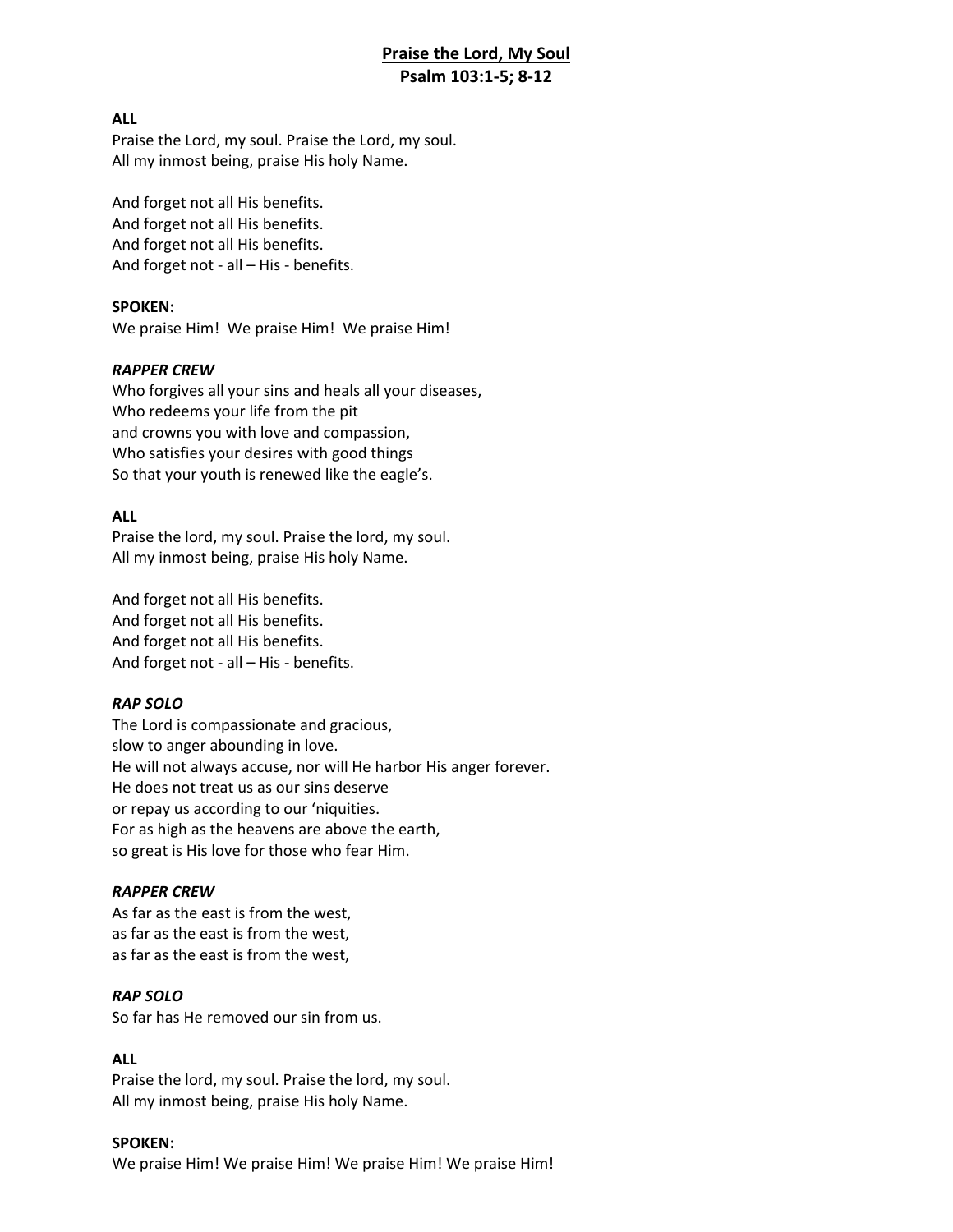# **The Lord Is My Shepherd Psalm 23:1-4; 6**

### **SOLO**

The Lord is my shepherd, I shall not want. The Lord is my shepherd, I shall not want. I shall not want. I shall not want.

### **ALL**

The Lord is my shepherd, I shall not want. The Lord is my shepherd, I shall not want. I shall not want. I shall not want.

He makes me lie down in green pastures. He leads me beside quiet waters, He restores my soul, restores my soul. He guides me in the paths of righteousness for His Name's sake.

Even though I walk through the valley of the shadow, Even though I walk through the valley of the shadow, Though I walk through the valley of the shadow of death;

Even though I walk through the valley of the shadow, Even though I walk through the valley of the shadow, Though I walk through the valley of the shadow of death; I fear no evil, for You are with me.

Surely goodness and mercy will follow me all of the days of my life, and I will dwell in the house of the Lord forevermore.

Even though I walk through the valley of the shadow, Even though I walk through the valley of the shadow, Though I walk through the valley of the shadow of death;

Even though I walk through the valley of the shadow, Even though I walk through the valley of the shadow, Though I walk through the valley of the shadow of death; I fear no evil, for You are with me.

Surely goodness and mercy will follow me all of the days of my life, and I will dwell in the house of the Lord forevermore.

The Lord is my shepherd, I shall not want. The Lord is my shepherd, I shall not want. I shall not want. I shall not want.

The Lord is my shepherd, I shall not want. The Lord is my shepherd, I shall not want. I shall not want. I shall not want.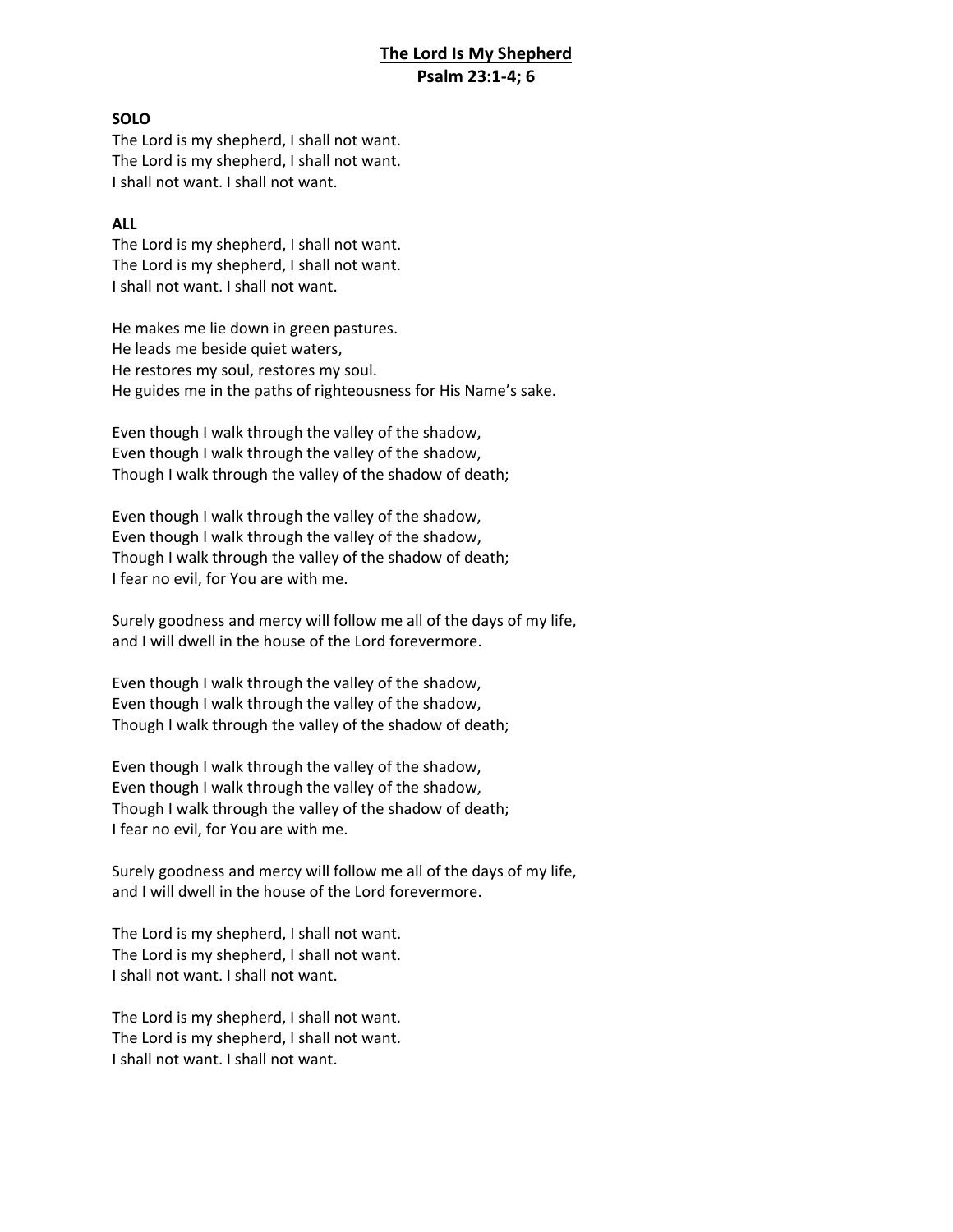## **SEEK ME** Jeremiah 29:11-13

"For I know the plans I have for you," declares the Lord, declares the Lord; "Plans to prosper you and not to harm you," declares the Lord, declares the Lord; Plans to give you hope, plans to give you a future, then you will call on Me and Pray to Me, and I will hear you.

You will seek Me, You will seek Me, And you will find Me When you seek Me with all of your heart.

You will seek Me. You will seek Me, And you will find Me When you seek Me with all of your heart.

If you seek Me with all of your heart, If you seek Me with all of your heart, If you seek Me with all of your heart, You will find Me.

Seek Me with all of your heart. If you seek Me with all of your heart, If you seek Me with all of your heart, You will find Me.

You will seek Me. You will seek Me, And you will find Me When you seek Me with all of your heart.

You will seek Me. You will seek Me, And you will find Me When you seek Me with all of your heart.

You will seek Me. You will seek Me, And you will find Me When you seek Me with all of your heart.